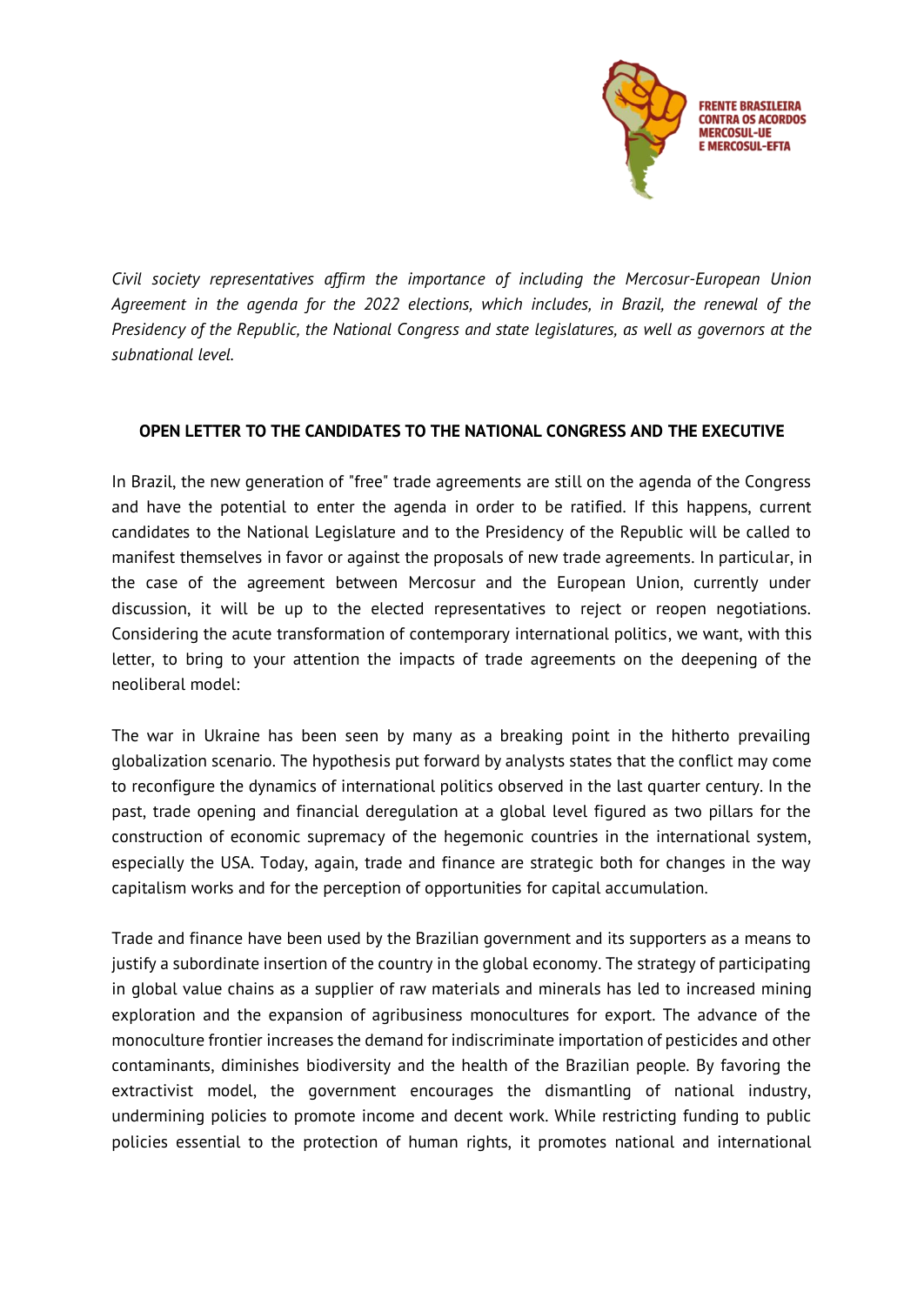

private investment. There is, therefore, a clear option for the market to the detriment of society, leading to an economic dynamic that concentrates gains and socializes losses.

This is the case of the bills on the agenda that, in resonance with the expectations of the new trade agreements, are aimed at making environmental licensing more flexible, legalizing different forms of deforestation and land grabbing, economic exploitation of indigenous lands, privatizing essential public services (such as transportation, sanitation, health, and education) and the management of natural parks to transnational companies, as well as opening up the government procurement sector. It is known from the words of former Environment Minister Ricardo Salles that the exceptionality of the pandemic situation contributed to the government's "passing the buck" on environmental governance and social policies. More than that, at the moment of social isolation, the legislative instances were, in practice, closed to social participation, and the budgetary policy was conducted without any transparency, making it impossible to control public spending. The existence of the so-called "secret budget" is a scandal, with which we cannot agree.

Aligned with the dismantling process that has been happening under the leadership of the federal government, perpetuating and deepening the agenda of violation and setbacks in rights is what is at stake in the chapters of the trade agreements with Europe. The agreement accentuates the reprimarization of the Brazilian economy and updates the colonial devices that maintain the country's dependence on Europe, in addition to encouraging racist violence against indigenous peoples, black, peasant and traditional communities. This is because the environmental damage associated with the expansion of deforestation and agribusiness falls disproportionately on black and indigenous peoples (and, in particular, on women).

With such concerns, we call, together with more than 200 organizations and social movements gathered in the Brazilian Front against the Agreements European Union-Mercosur and EFTA-Mercosur (European Free Trade Area, composed of Switzerland, Liechtenstein, Iceland and Norway), the opening of a pre-electoral dialogue with progressive candidates to the Legislative and Executive branches. Our goal is to contribute to the formulation of party platforms that should position themselves on these agreements. It is worth remembering that, in the Brazilian case, the process of ratification of international agreements must go through discussion in the National Congress during its ratification phase, although foreign policy is the prerogative of the Presidency of the Republic and the Ministry of Foreign Affairs. It is our understanding that the penetration of the international agenda into the field of domestic policy, and particularly its effect on rights, demands an increasing participation of the representatives of the people in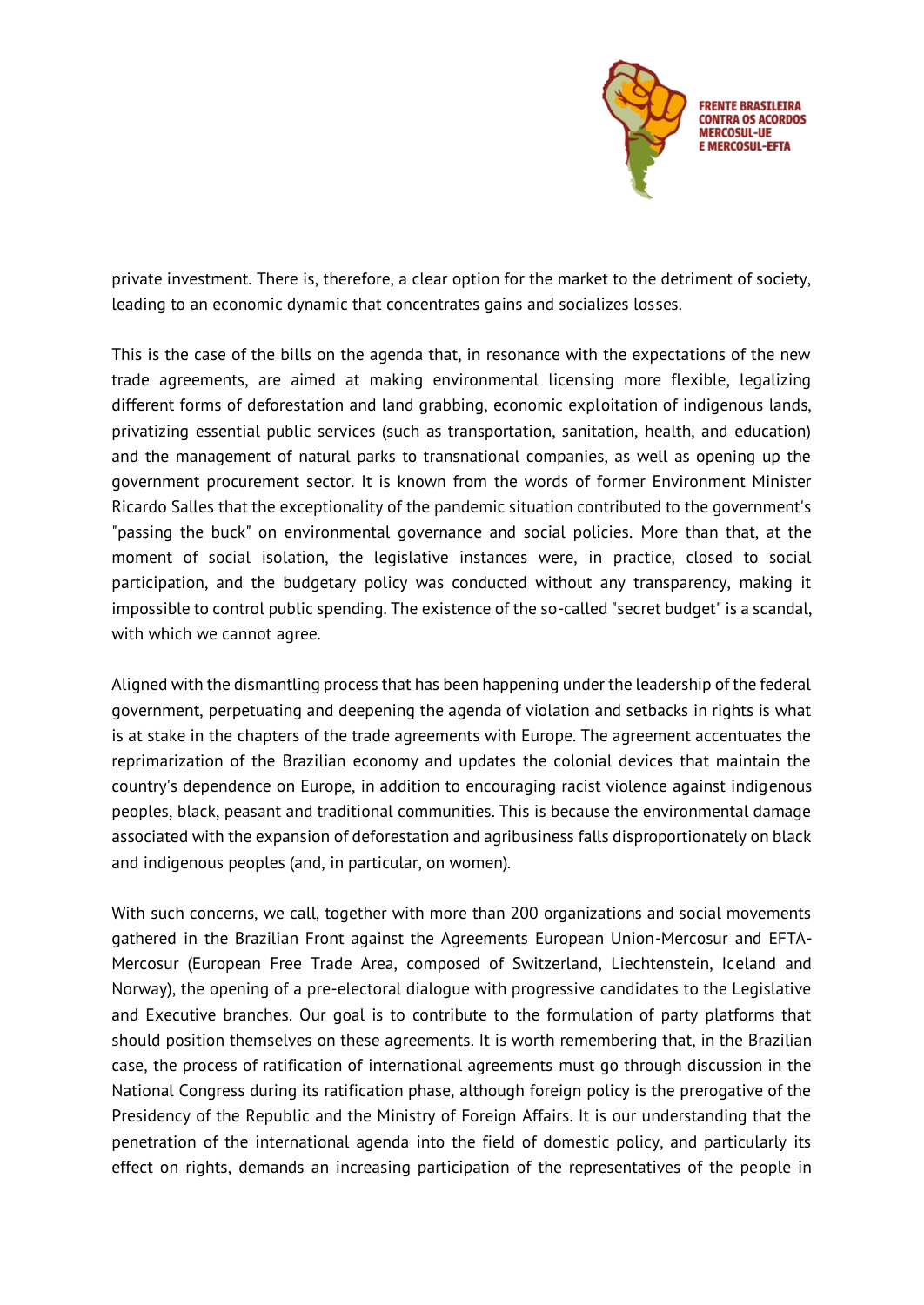

international agendas. As a public policy, the trade agenda should also be subject to debate with the population and to transparency rules, so that the corporate power is not the only one to pronounce itself on relevant themes.

The possible reconstruction of the country after the 2022 elections and the formulation of new development strategies, combative in relation to the multiple crises experienced today (economic, health, care, and environmental), require this collective effort. This is the time to demand from parliamentarians, members of the Executive, candidates, parties, and policy makers their positions and conceptions about these issues. In the world we live in, it is no longer possible to separate international policy discussions from domestic interests and their impact on the daily lives of the population, indigenous peoples, traditional and peasant communities in their distinct territories and territorialities.

Therefore, it is necessary to democratize foreign policy and mobilize as many Brazilian civil society actors as possible to debate it. It was with this intention that the Brazilian Front against the European Union-Mercosur and EFTA-Mercosur Agreements was created in 2020 . And it is also with this purpose that we want, in 2022, to strengthen the dialogue with current and future parliamentary and executive candidates, denouncing the design of neocolonial international insertion proposed for Mercosur countries and presenting alternative proposals for integration among peoples, where trade relations respect human rights and the environment and are built to meet the needs of the people and not transnational capital.

Brasília, DF, March 24th, 2022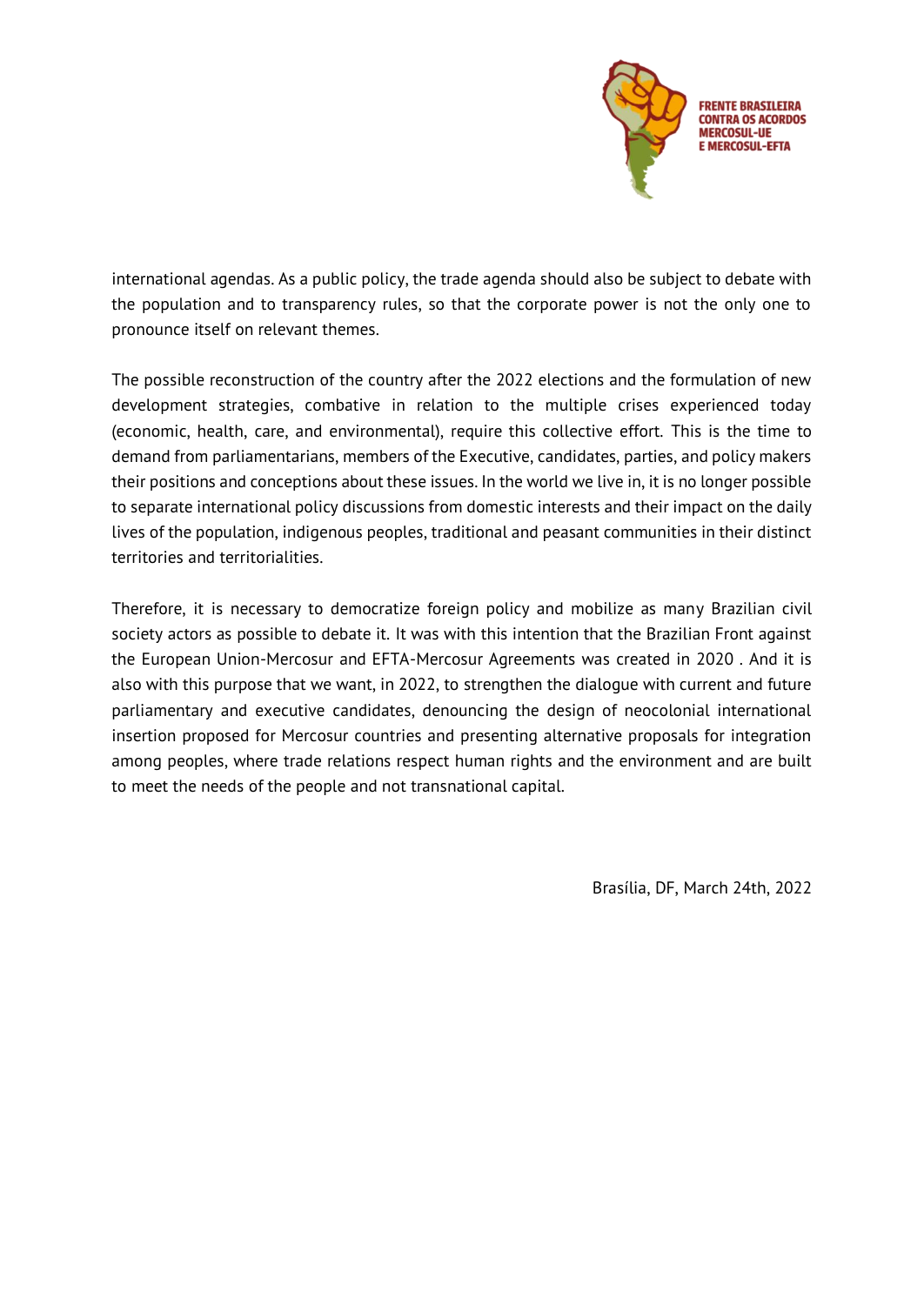

**PRESS RELEASE INSTITUTE OF SOCIOECONOMIC STUDIES - INESC**

## **Trade Agreement between Mercosur and the European Union is on the agenda of the Human Rights Commission of the Chamber of Deputies**

*Representing Brazilian civil society, Inesc points out the importance of including the Agreement on the agenda of the next electoral campaign.*

The Brazilian Front Against the Mercosur-EU and Mercosur-EFTA Agreements has been alerting civil society about the potential impacts on Mercosur countries if these treaties are ratified and has defended the need for a broad democratic debate on the subject. Another important step in this direction was taken on March 29, when Inesc (Institute of Social and Economic Studies) represented Brazilian civil society at the Mercosur-EU thematic meeting of the Human Rights Commission of the Chamber of Deputies.

The meeting was attended by Fernanda Melcchiona, leader of the PSL party in the Chamber, Carlos Veras, minority leader, and Miguel Urbán Crespo, MEP from the Left Front in the European Parliament. "The opening of the legislature to the discussion of international issues is extremely important. Today, international politics increasingly focuses on decisions that affect the daily lives of people and communities. Miguel is a young leader who has been working for many years on the trade agenda involving the European Union and Mercosur. For us, from the Brazilian civil society, he is a strategic ally", explained Tatiana Oliveira, Inesc's political advisor.

On the occasion, two letters were delivered to those present. The first one, from the Brazilian Front Against the European Union-Mercosur and EFTA-Mercosur Agreements, is a document signed by more than 200 organizations, which calls on the candidates of the next electoral cycle to debate the foreign policy agenda in their campaigns.

In the open letter to the candidates for the National Congress and the Federal Executive, the organizations argue that: "as a public policy, the trade agenda should also be subject to debate with the population and to transparency rules, so that the corporate power is not the only one to pronounce on pertinent issues". For the signatory organizations: "this is the time to demand from parliamentarians, members of the Executive, candidates, parties and policy makers their positions and conceptions about these issues.